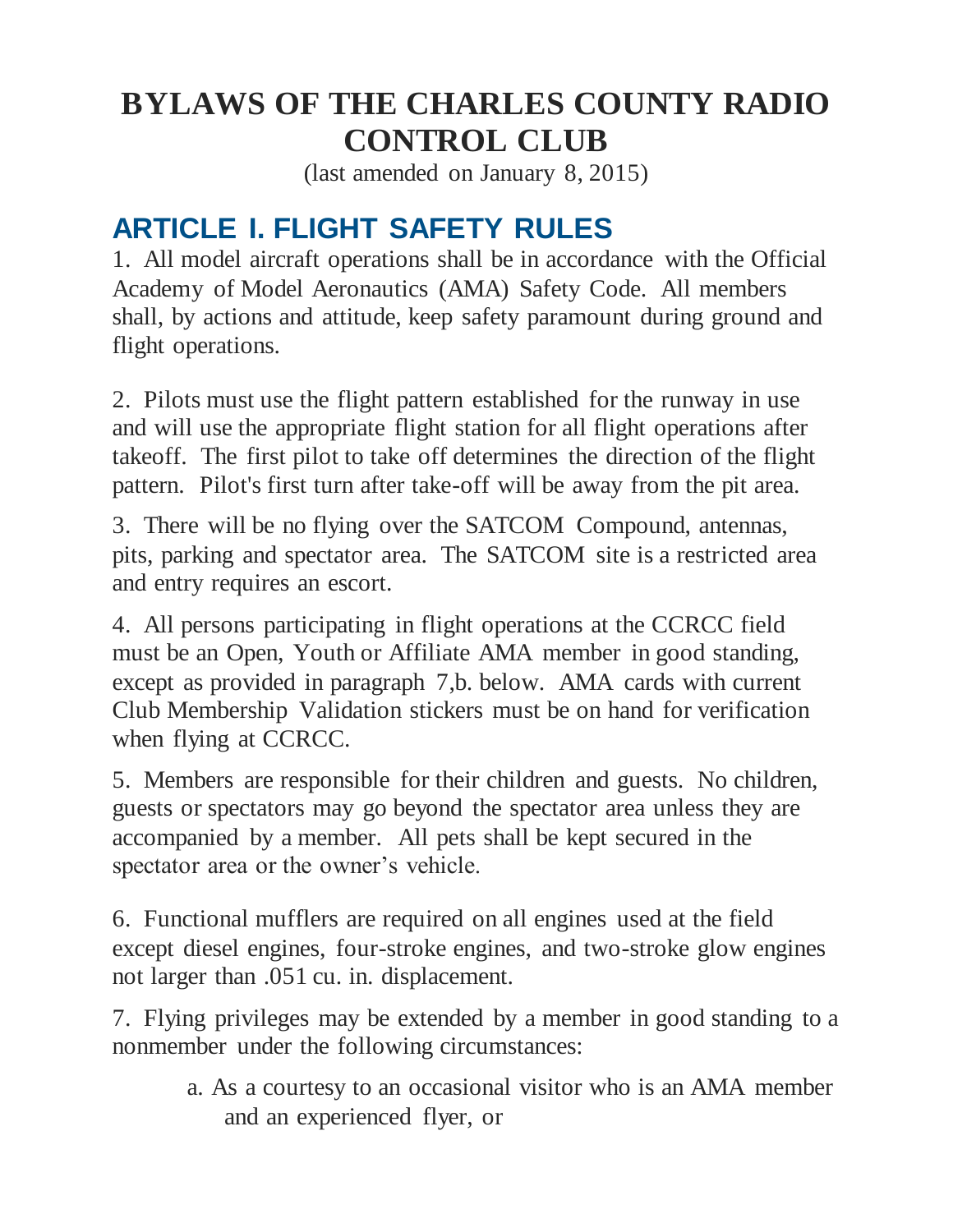b. To provide introductory flight training, for a period not in excess of 30 days, under the terms of the AMA Introductory Pilot Program. It shall be the responsibility of the member to assure that the guest flier abides by the provisions of these By-Laws. Under the Introductory Pilot Program, the AMA allows designated club pilots to provide introductory flight training to non-AMA members. These designated pilots are fully covered by AMA liability insurance.

8. Any beginning or inexperienced member shall fly only under the supervision of an experienced and qualified member/pilot or instructor. Beginners will move to faster or more complex airplanes only after being checked out by an experienced and qualified member/pilot or instructor. New members who feel that they are qualified as pilots shall fly solo only after demonstrating their ability to one of the Executive Council Members or to a listed instructor. Any Club member who does not abide by the provisions of Sections 1, 2 or 3 above will be considered an inexperienced pilot and thus will be able to fly only under the supervision of an experienced and qualified member/pilot or listed instructor.

9. All transmitters must be stored in the impound rack upon arrival and when not in use.

10. All members and guests must abide by the frequency control system in use by the Club. Guest flyers must display their AMA card. Members shall display their AMA card with club sticker.

11. In the event that two or more persons are on the same frequency at a flying session, a member shall not control a frequency for a prolonged duration without the consent of the other pilot(s) present.

12. There shall be no prolonged engine runs in the pits, particularly engine break-ins.

13. It is the responsibility of members and their guests to police the pit area and any other area in which they cause debris before they leave the area.

14. It is the responsibility of each member to adhere to the flying site safety rules at each flying session. Members are expected to warn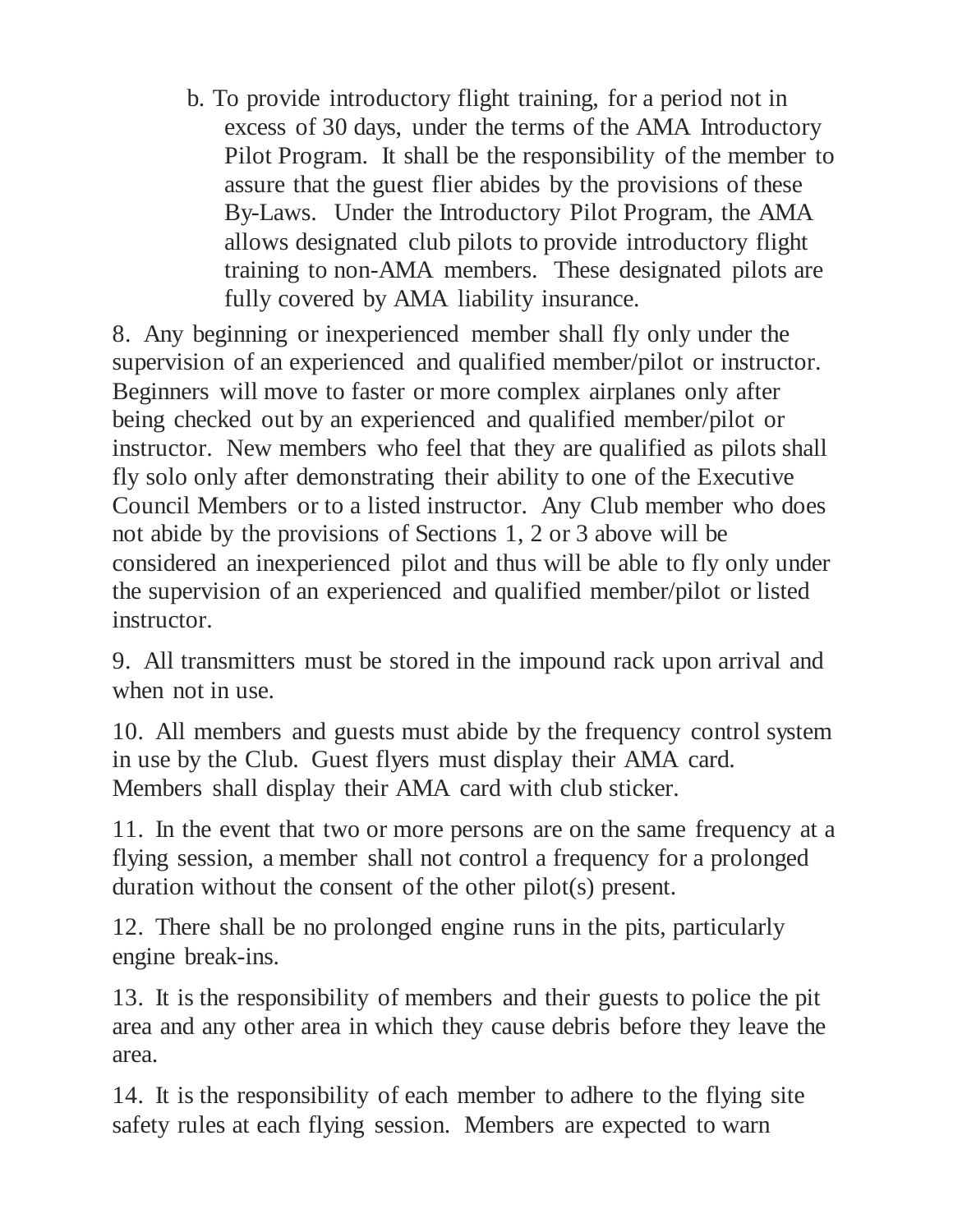violators of any noncompliance and, in the event such warning is disregarded, will notify a Club officer for appropriate further action.

15. Maximum altitude allowed at Brandywine is 1000 feet.

16. There will be NO turbine-powered aircraft flown at the CCRCC field

17. Aircraft will not be taxied through the pits. Pilots must have physical control of aircraft until it reaches the runway. After landing, clear runway by 10 feet, stop engine, move the plane to the pits and place on carpet or safety stand.

18. There will be no low level, high speed passes or 3D maneuvers directly over the runway. Low level, high speed passes and 3D maneuvers will be permitted only when at least 50 feet beyond the runway. Touch and go should be limited when others are flying or waiting to fly.

19. Aircraft landings have priority over takeoffs. Dead-Stick conditions have priority over all other flights.

20. All FCC approved 27 MHz, 49 MHz, 50 MHz, 53 MHz, 72 MHz (except channel 20), and 2.4 GHZ frequencies are authorized for use at the club flying site. Only narrow-band transmitters may be used on 72 MHz frequencies.

## **ARTICLE II. CLUB ADMINISTRATION RULES**

1. No motor vehicle will travel anywhere on the Brandywine Communication Site except for areas designated for motor vehicle use. No member will drive or park their vehicle off the roadway leading to the flying site or parking lot area without specific permission from the Club President or Field Maintenance Chairman. Any member who violates this provision shall be brought before the Executive Council and General Membership to initiate membership revocation in accordance with the Club Bylaws, Article II, Sections 7, 8, 9 and 10.

2. The regular monthly meeting shall be held on the first Wednesday of each month at 7:30 P.M.

3. Special committees may be appointed by the presiding officer at any meeting and confirmed by the President, in order to perform special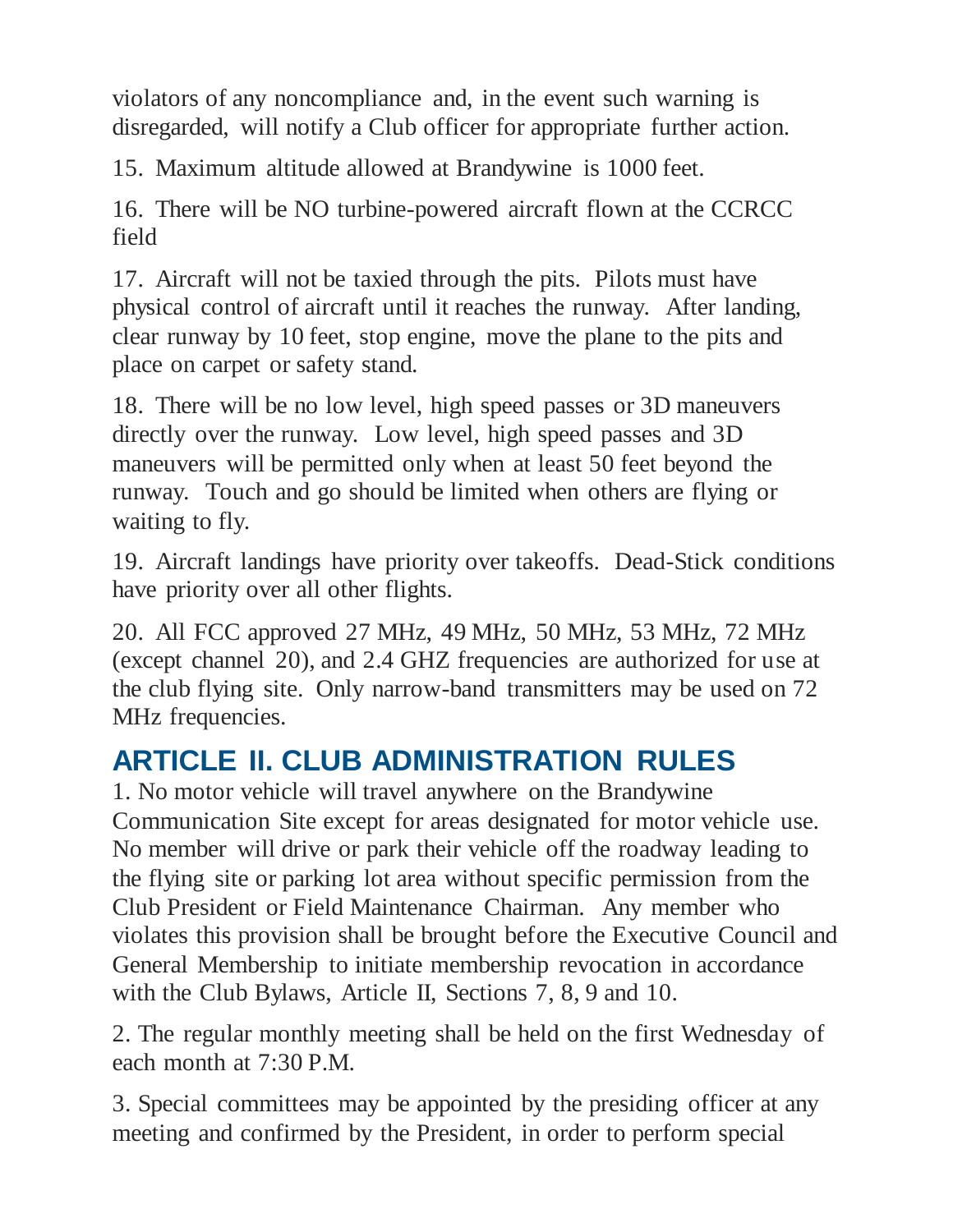short-term functions as defined by the appointing officer at the time of the appointment.

4. The Executive Council, consisting of the elected officers of the Club, Standing Committee Chairs and Members-at-Large appointed by the President, is empowered to conduct business in the name of the Club when the urgency of the business precludes waiting for a regular or special meeting or when minor business can be conducted more expeditiously by the Executive Council. [See Article V, Section 9 of the Constitution]

5. The Executive Council is empowered to expend up to \$100 as part of its power to conduct Club business under Bylaw Article II, Paragraph 3.

6. Any Club business conducted by the Executive Council will be reported to the Club membership at the next regular or special meeting.

7. Membership revocation action may be initiated on the complaint of any member, but must be based upon lack of compliance with safety and good flying practice, or upon lack of compliance with the administrative rules and responsibilities as established in the Bylaws. Unanimous consent of the Executive Council will be required to bring membership revocation action before the membership. Appropriate disciplinary action, less than revocation of membership, may be recommended by the Executive Council.

8. The Executive Council, on unanimous vote, may temporarily suspend the flying privileges of a member for destruction of Government or Club property, or repeated violations of the provisions of Article I (Flight Safety Rules) for which the member has been previously warned. The member will be notified of the suspension in writing and has ten (10) days to respond. Further action will be in accordance with the provisions of this Article.

9. Any individual subject to disciplinary action will be notified in writing of the charges and date when action will be taken. In addition, the charges and the date of the meeting when the action will be taken will be posted at the flying site and on the Club website at least 10 days prior to the meeting.

10. Revocation of membership of an individual will require an